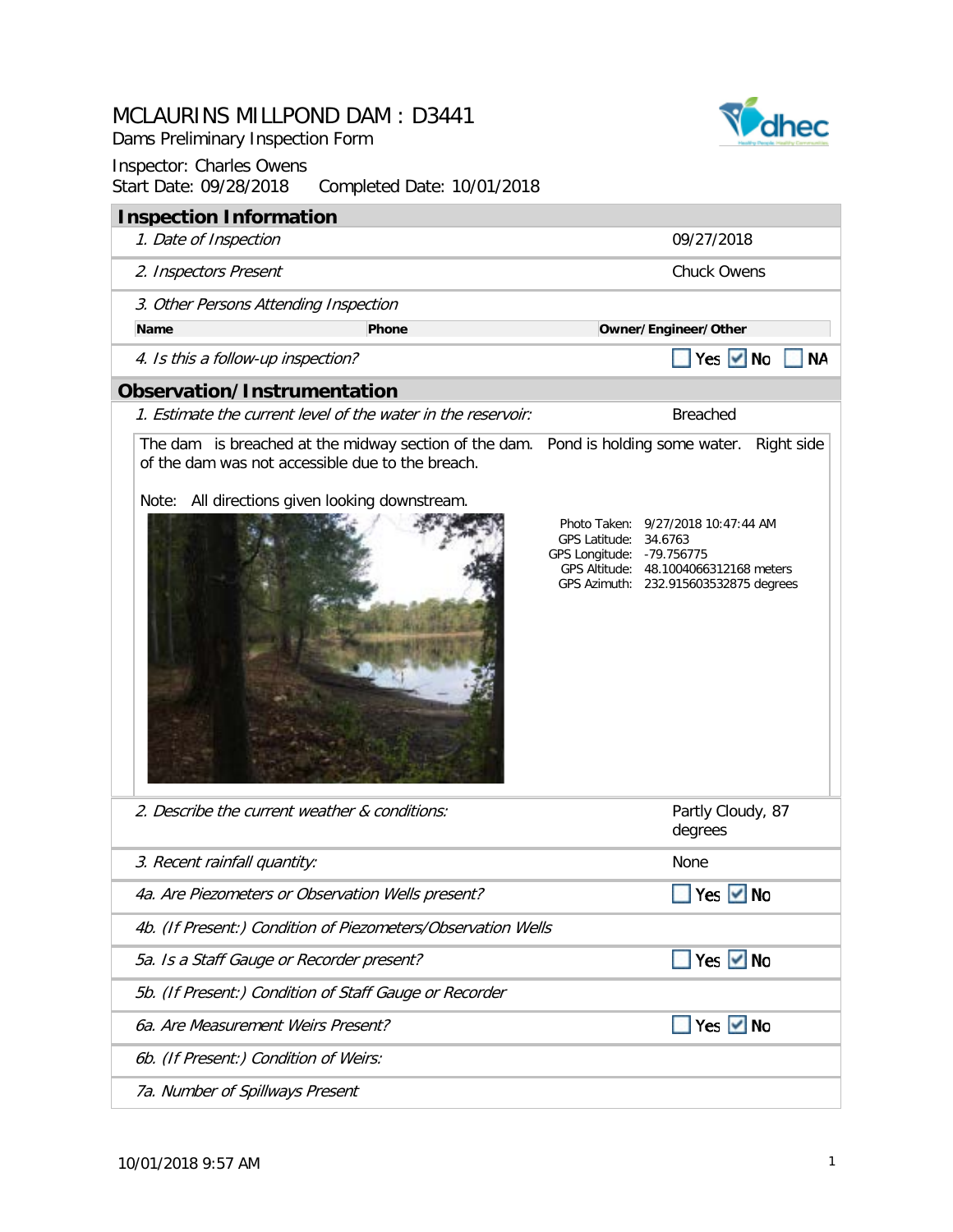Dams Preliminary Inspection Form



#### **Observation/Instrumentation**

7b. Type of Spillways Present Concrete Chute

Dam sustained a breach at the middle of the dam. Concrete auxiliary spillway is located at the left abutment of the dam.

Right side of the dam was not accessible due to the breach.



GPS Latitude: 34.6755972222222 GPS Longitude: GPS Altitude: GPS Azimuth: Photo Taken: 9/27/2018 10:50:27 AM -79.7580722222222 246.828445424476 degrees 44.5010719158059 meters

8. Other:

9. Additional Comments (Refer to item number if applicable)

#### **Embankment: Crest**

Is this section applicable for this dam?

**1. Grass Cover Cover Action Required Cover Action Required** 

Little to no grass cover.



 $\blacktriangleright$  Yes  $\blacksquare$  No

GPS Longitude: -79.7578277777778 2. Deleterious Vegetation No Deficiency

10/01/2018 9:57 AM 2

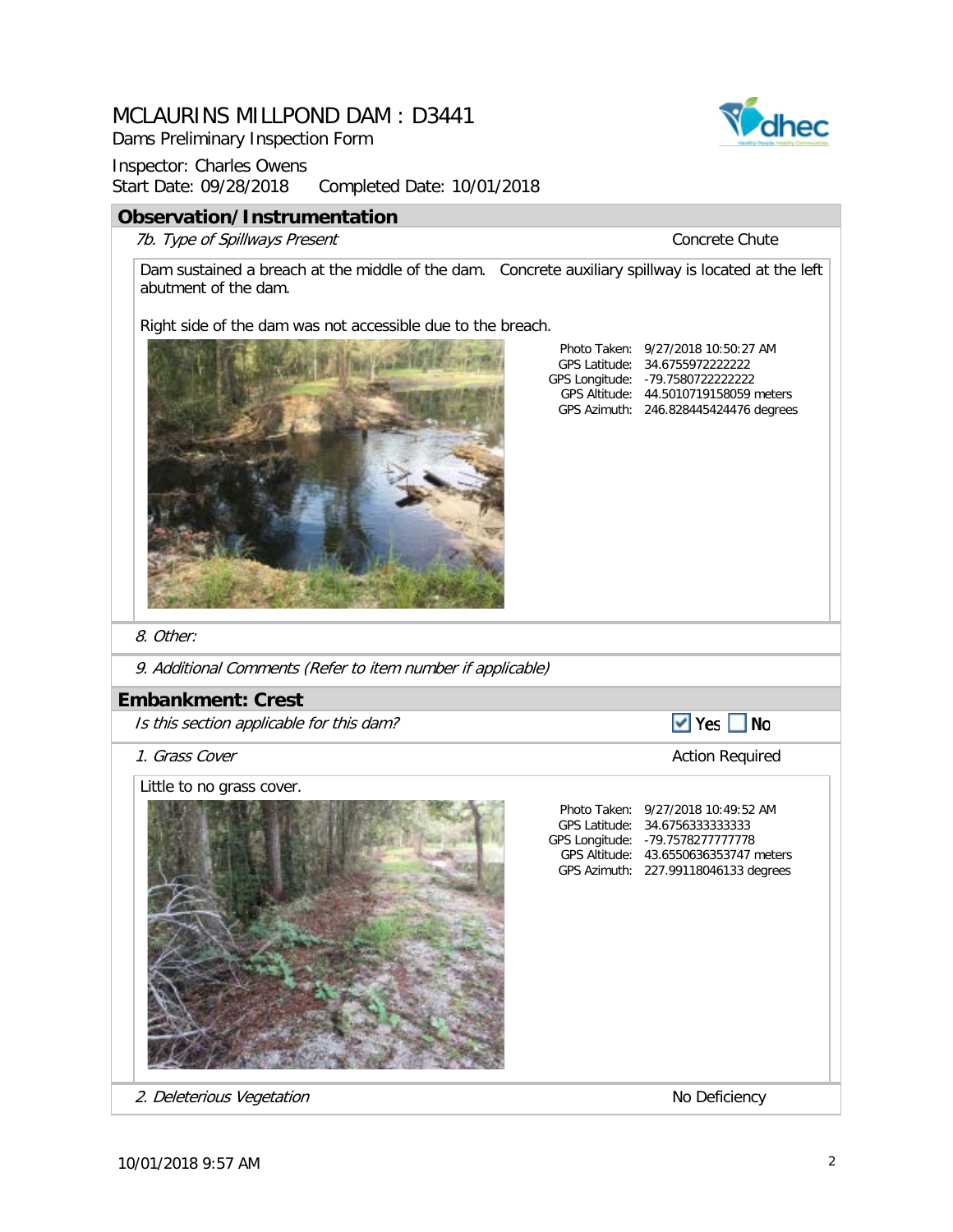Dams Preliminary Inspection Form

Inspector: Charles Owens<br>Start Date: 09/28/2018 Completed Date: 10/01/2018

### **Embankment: Crest**

3. Trees Action Required



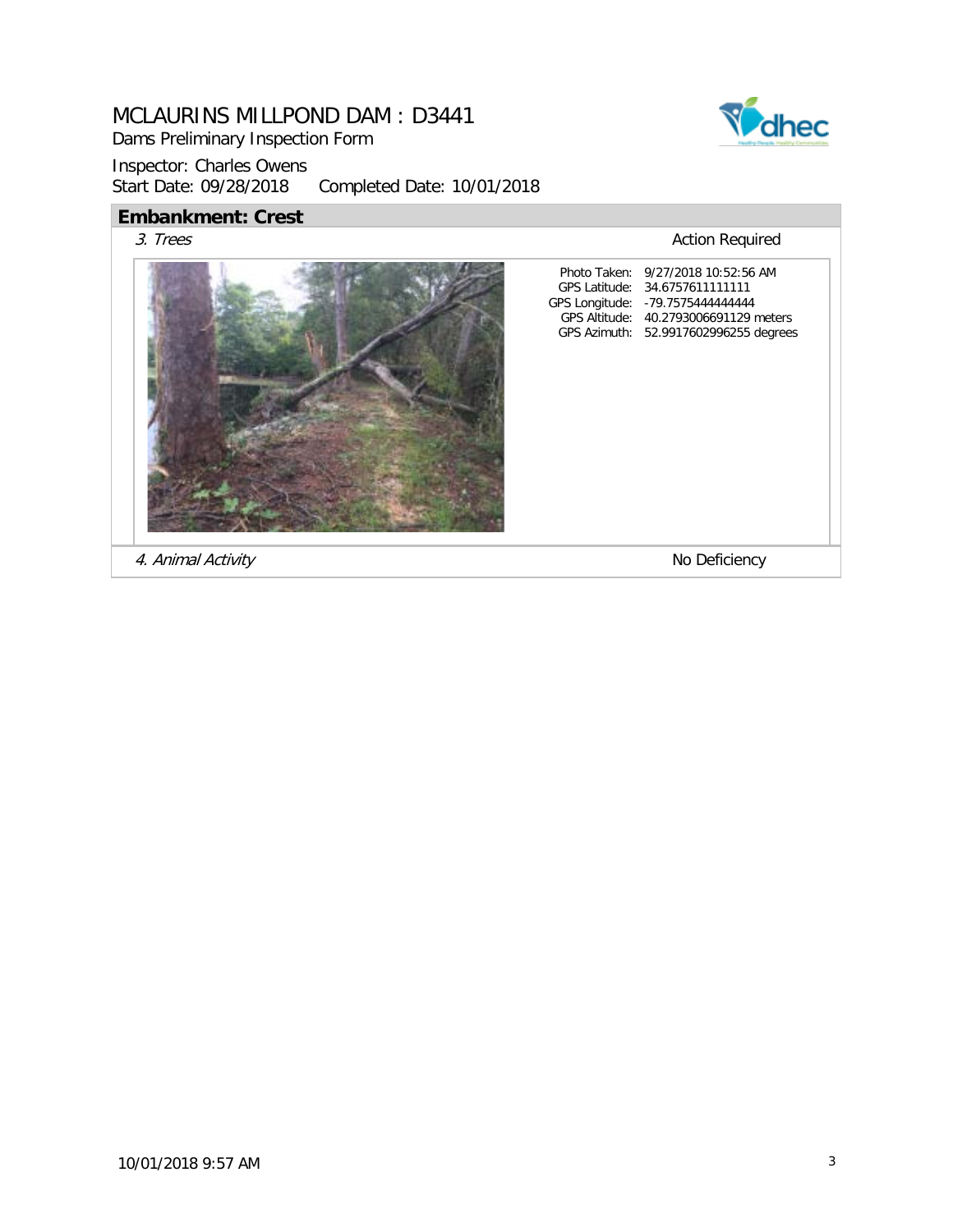Dams Preliminary Inspection Form

### Inspector: Charles Owens<br>Start Date: 09/28/2018 Completed Date: 10/01/2018

# **Embankment: Crest**



| IIINAIINIIIGIIL. VI GJL<br>5. Surface Cracking                                                          | <b>Action Required</b>                                                                                                                                                                      |
|---------------------------------------------------------------------------------------------------------|---------------------------------------------------------------------------------------------------------------------------------------------------------------------------------------------|
| Cracking and settlement was observed along the crest approximately 50 feet to the left of the<br>breach |                                                                                                                                                                                             |
|                                                                                                         | Photo Taken: 9/27/2018 10:49:52 AM<br>GPS Latitude: 34.6756333333333<br>GPS Longitude: - 79.7578277777778<br>GPS Altitude: 43.6550636353747 meters<br>GPS Azimuth: 227.99118046133 degrees  |
|                                                                                                         | Photo Taken: 9/27/2018 10:52:09 AM<br>GPS Latitude: 34.6756222222222<br>GPS Longitude: - 79.7579583333333<br>GPS Altitude: 40.0407447973713 meters<br>GPS Azimuth: 61.1418762178714 degrees |
| 6. Horizontal Alignment                                                                                 |                                                                                                                                                                                             |
| 7. Settlement                                                                                           | <b>Action Required</b>                                                                                                                                                                      |
| See item 6                                                                                              |                                                                                                                                                                                             |
| 8. Sinkhole                                                                                             | No Deficiency                                                                                                                                                                               |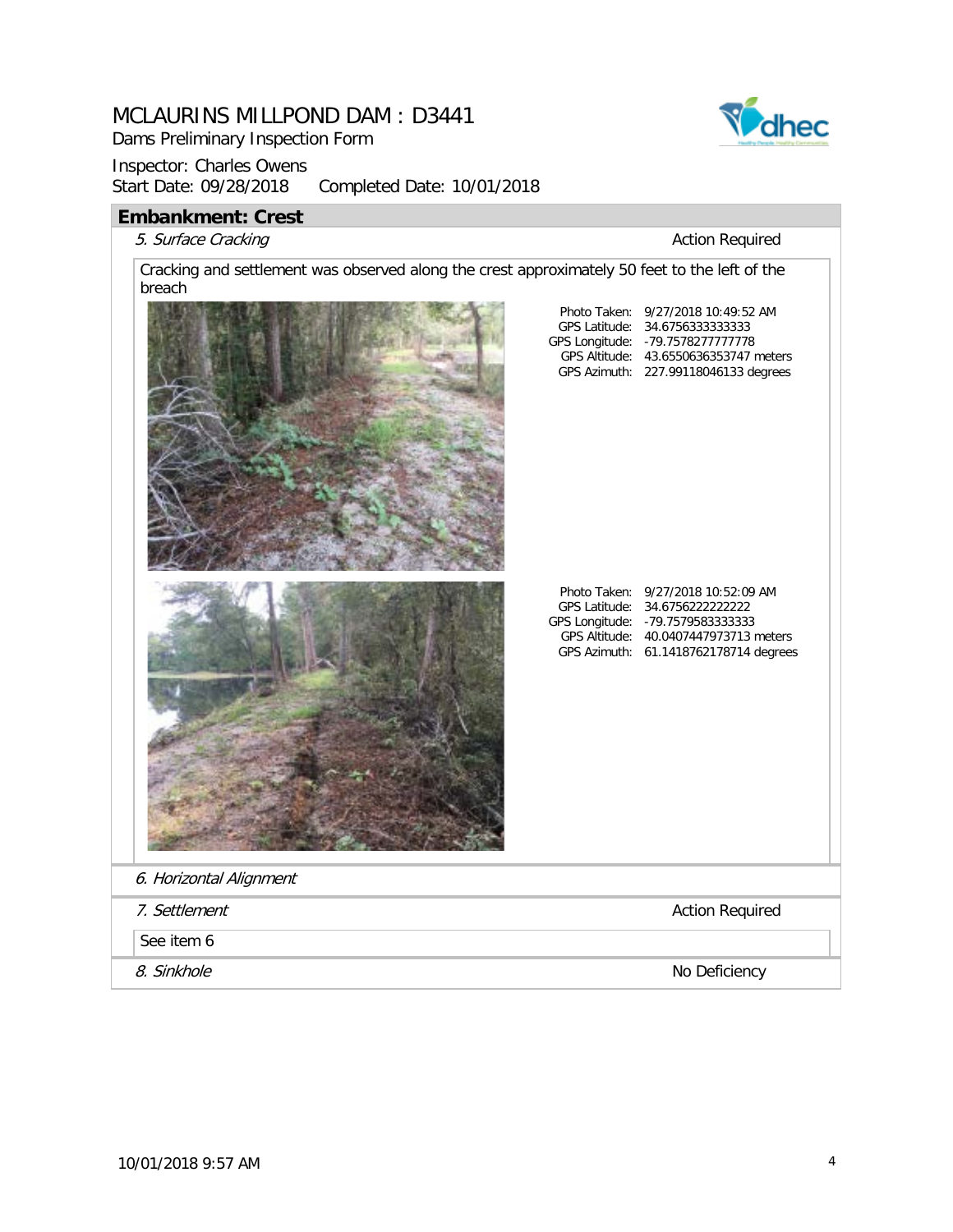Dams Preliminary Inspection Form



| <b>Embankment: Crest</b>                                           |                                                                                                                                                                                              |
|--------------------------------------------------------------------|----------------------------------------------------------------------------------------------------------------------------------------------------------------------------------------------|
| 9. Erosion                                                         | <b>Action Required</b>                                                                                                                                                                       |
| Areas of the dams crest have eroded due to overtopping of the dam. | Photo Taken: 9/27/2018 10:49:55 AM<br>GPS Latitude: 34.67563333333333<br>GPS Longitude: - 79.7578361111111<br>GPS Altitude: 42.4382972624337 meters<br>GPS Azimuth: 72.3256530910271 degrees |
| 10a. Are Alterations/Repairs Present?                              | Yes $\vee$ No                                                                                                                                                                                |
| 10b. (If Present:) Alterations/Repairs Condition                   |                                                                                                                                                                                              |
| 11. Other:                                                         |                                                                                                                                                                                              |
| 12. Embankment: Crest Condition                                    | <b>Needs Permitted</b><br>Repair(s)                                                                                                                                                          |
| Violation Determined: 9/28/2018<br><b>DAMMAINTREP</b>              |                                                                                                                                                                                              |
| 13. Additional Comments (Refer to item number if applicable)       |                                                                                                                                                                                              |
| <b>Concrete/Masonry Dams: Crest</b>                                |                                                                                                                                                                                              |
| Is this section applicable for this dam?                           | Yes $\vee$ No                                                                                                                                                                                |
| 1. Surface Conditions                                              |                                                                                                                                                                                              |
| 2. Horizontal Alignment                                            |                                                                                                                                                                                              |
| 3. Vertical Alignment                                              |                                                                                                                                                                                              |
| 4. Condition of Joints                                             |                                                                                                                                                                                              |
| 5. Unusual Movement                                                |                                                                                                                                                                                              |
| 6a. Are Alterations/Repairs Present?                               | <b>No</b><br>Yes $[$                                                                                                                                                                         |
| 6b. (If Present:) Alterations/Repairs Condition                    |                                                                                                                                                                                              |
| 7. Other:                                                          |                                                                                                                                                                                              |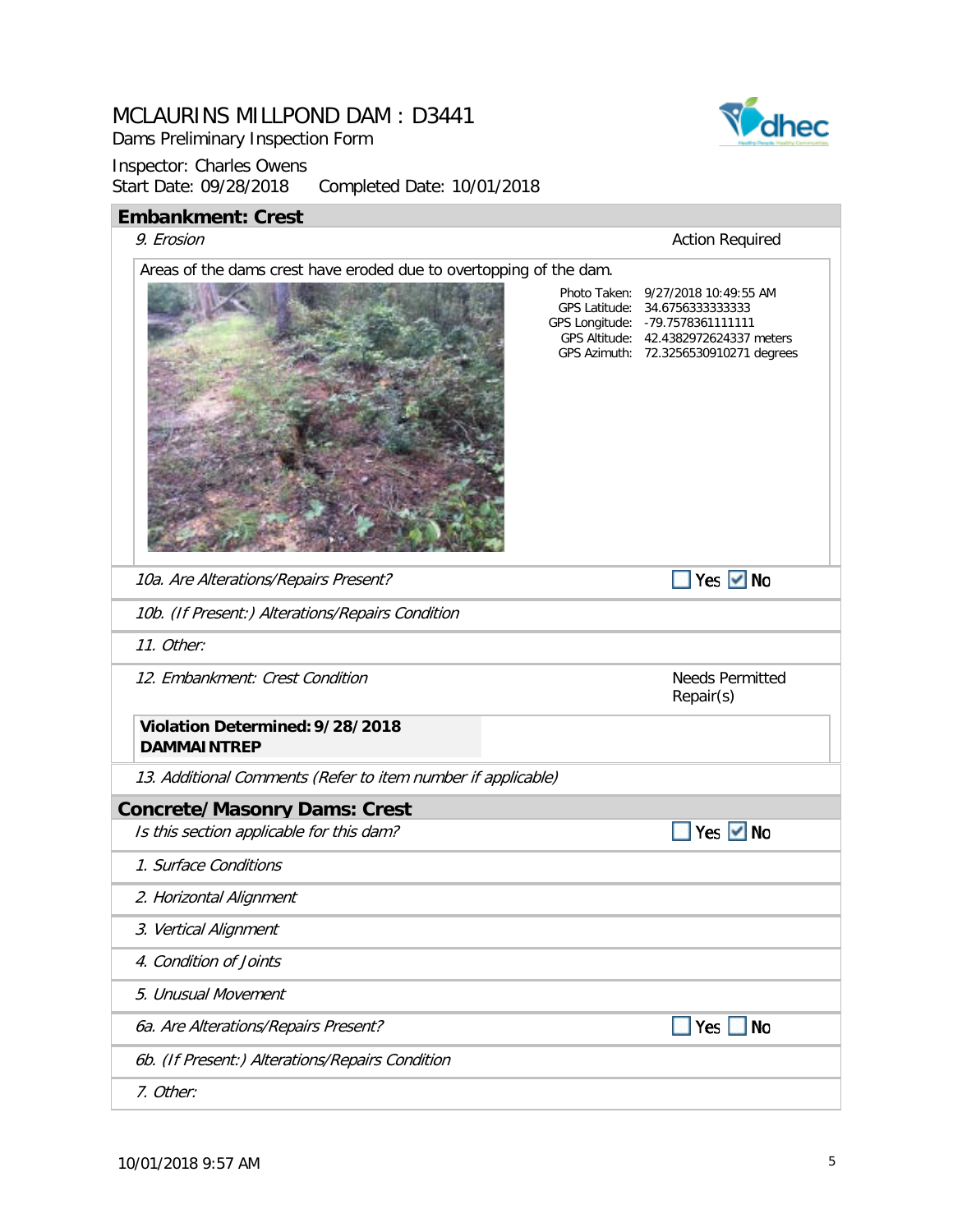Dams Preliminary Inspection Form

Inspector: Charles Owens Start Date: 09/28/2018 Completed Date: 10/01/2018

### **Concrete/Masonry Dams: Crest**

8. Concrete/Masonry Dam Crest Condition

9. Additional Comments (Refer to item number if applicable)

#### **Embankment: Upstream Slope**

Is this section applicable for this dam?

- 1. Grass Cover
- 2. Deleterious Vegetation and a control of the Monitor Monitor
- 3. Trees Action Required Action Required



#### GPS Latitude: 34.6758722222222 GPS Longitude: -79.7573694444445 GPS Altitude: Photo Taken: 9/27/2018 10:48:56 AM

GPS Azimuth: 264.074569789675 degrees 45.1541786192389 meters

 $\blacktriangleright$  Yes  $\blacksquare$  No

| 4. Animal Activity                               | Monitor                |  |
|--------------------------------------------------|------------------------|--|
| 5. Surface Cracking                              |                        |  |
| 6. Subsidence, Sinkhole                          |                        |  |
| 7. Slide, Slough, Scarp                          |                        |  |
| 8. Groins                                        |                        |  |
| 9. Erosion                                       | <b>Action Required</b> |  |
| 10a. Slope Protection/Armoring Present?          | $\vee$ Yes No          |  |
| 10b. (If Present:) Slope Protection/Armoring     | Investigate            |  |
| 11a. Alterations/Repairs Present?                | Yes No                 |  |
| 11b. (If Present:) Alterations/Repairs Condition |                        |  |
| 12. Other:                                       |                        |  |
|                                                  |                        |  |

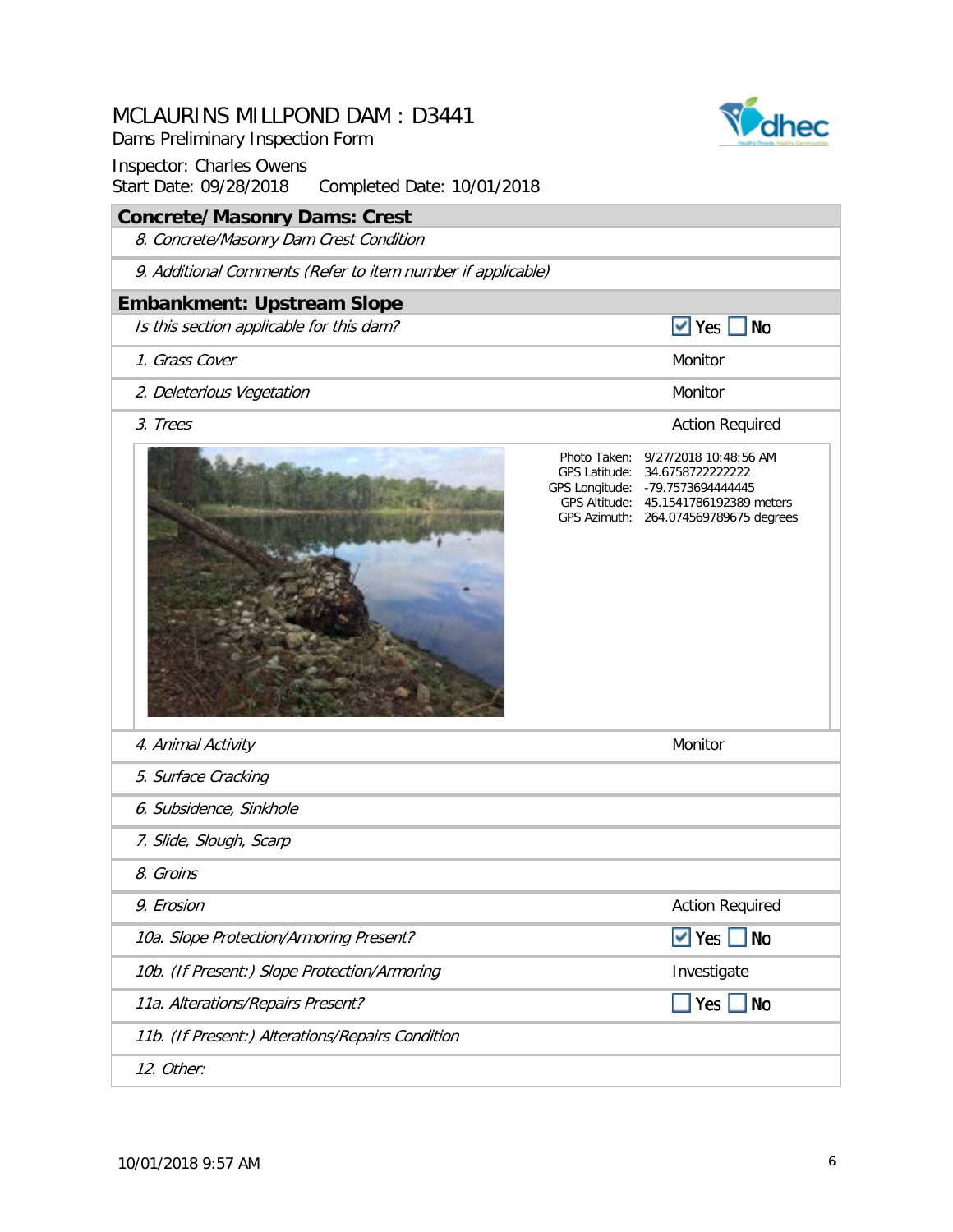Dams Preliminary Inspection Form

Vahec

| <b>Embankment: Upstream Slope</b>                            |                                                           |
|--------------------------------------------------------------|-----------------------------------------------------------|
| 13. Embankment: Upstream Slope Condition                     | Needs Maintenance,<br><b>Needs Permitted</b><br>Repair(s) |
| Violation Determined: 10/1/2018<br><b>DAMMAINTREP</b>        |                                                           |
| 14. Additional Comments (Refer to item number if applicable) |                                                           |
| <b>Concrete/Masonry Dams: Upstream Face</b>                  |                                                           |
| Is this section applicable for this dam?                     | Yes $\vee$ No                                             |
| 1. Surface Conditions                                        |                                                           |
| 2. Condition of Joints                                       |                                                           |
| 3. Unusual Movement                                          |                                                           |
| 4. Abutments                                                 |                                                           |
| 5a. Alterations/Repairs Present?                             | <b>No</b><br>Yes                                          |
| 5b. (If Present:) Alterations/Repairs Condition              |                                                           |
| 6. Other:                                                    |                                                           |
| 7. Concrete/Masonry Dams: Upstream Face Condition            |                                                           |
| 8. Additional Comments (Refer to item number if applicable)  |                                                           |
| <b>Embankment: Downstream Slope</b>                          |                                                           |
| Is this section applicable for this dam?                     | <b>No</b><br>$\vee$ Yes                                   |
| 1. Grass Cover                                               | <b>Action Required</b>                                    |
| 2. Deleterious Vegetation                                    | <b>Action Required</b>                                    |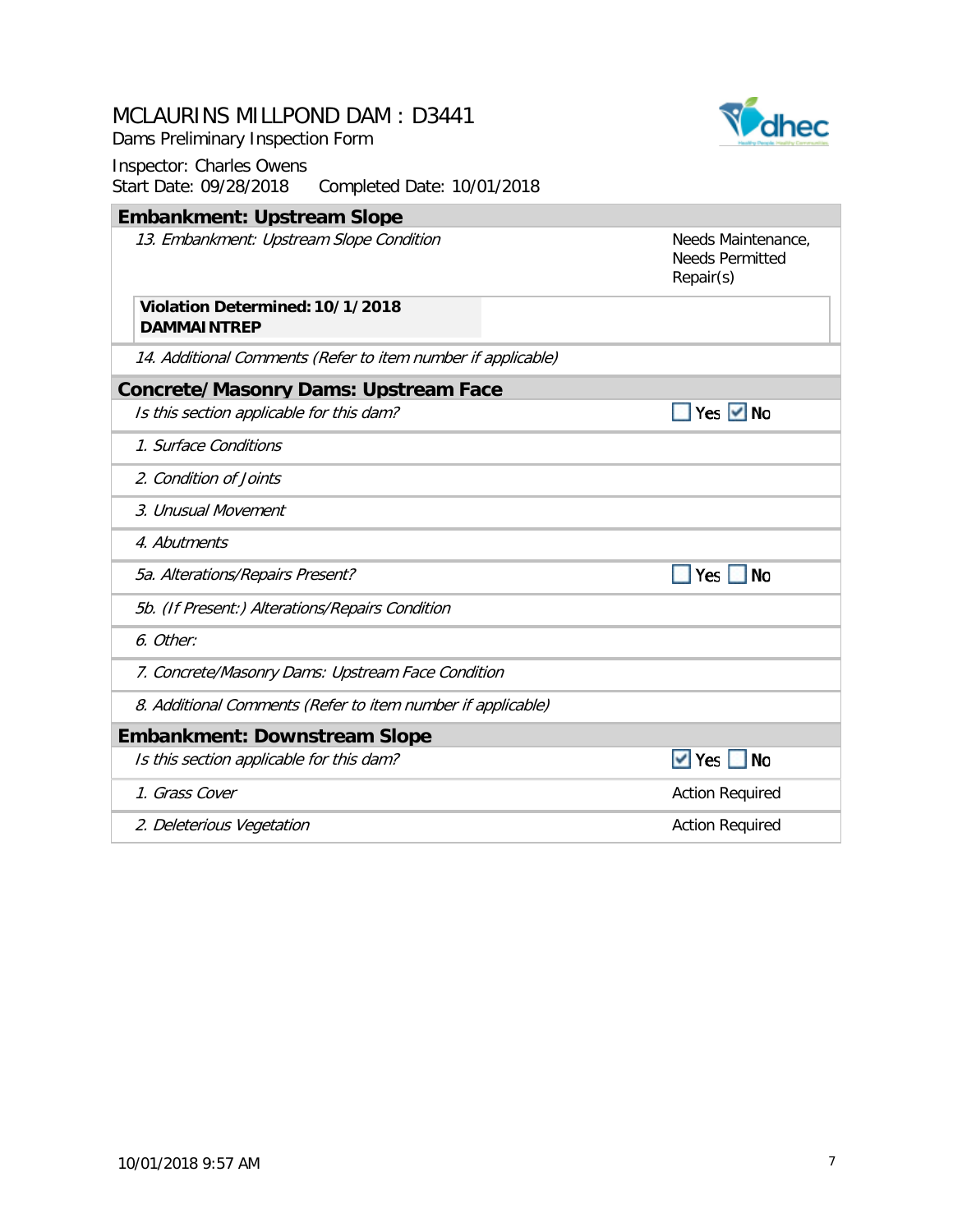Dams Preliminary Inspection Form

Inspector: Charles Owens Start Date: 09/28/2018 Completed Date: 10/01/2018

### **Embankment: Downstream Slope**



3. Trees Action Required

GPS Latitude: GPS Longitude: GPS Altitude: 43.6550636353747 meters GPS Azimuth: 227.99118046133 degrees Photo Taken: 9/27/2018 10:49:52 AM 34.6756333333333 -79.7578277777778

GPS Latitude: 34.6757916666667 GPS Longitude: -79.7575222222222 GPS Altitude: 45.3336219336219 meters GPS Azimuth: 209.190185546875 degrees

Photo Taken: 9/27/2018 10:49:14 AM

4. Animal Activity

Could not investigate due to thick vegetation.

- 5. Surface Cracking
- 6. Subsidence, Sinkhole
- 7. Slide, Slough, Scarp **Action Required**

Eroded areas and scarps were observed in several places on the downstream slope due to overtopping of the dam



8. Groins

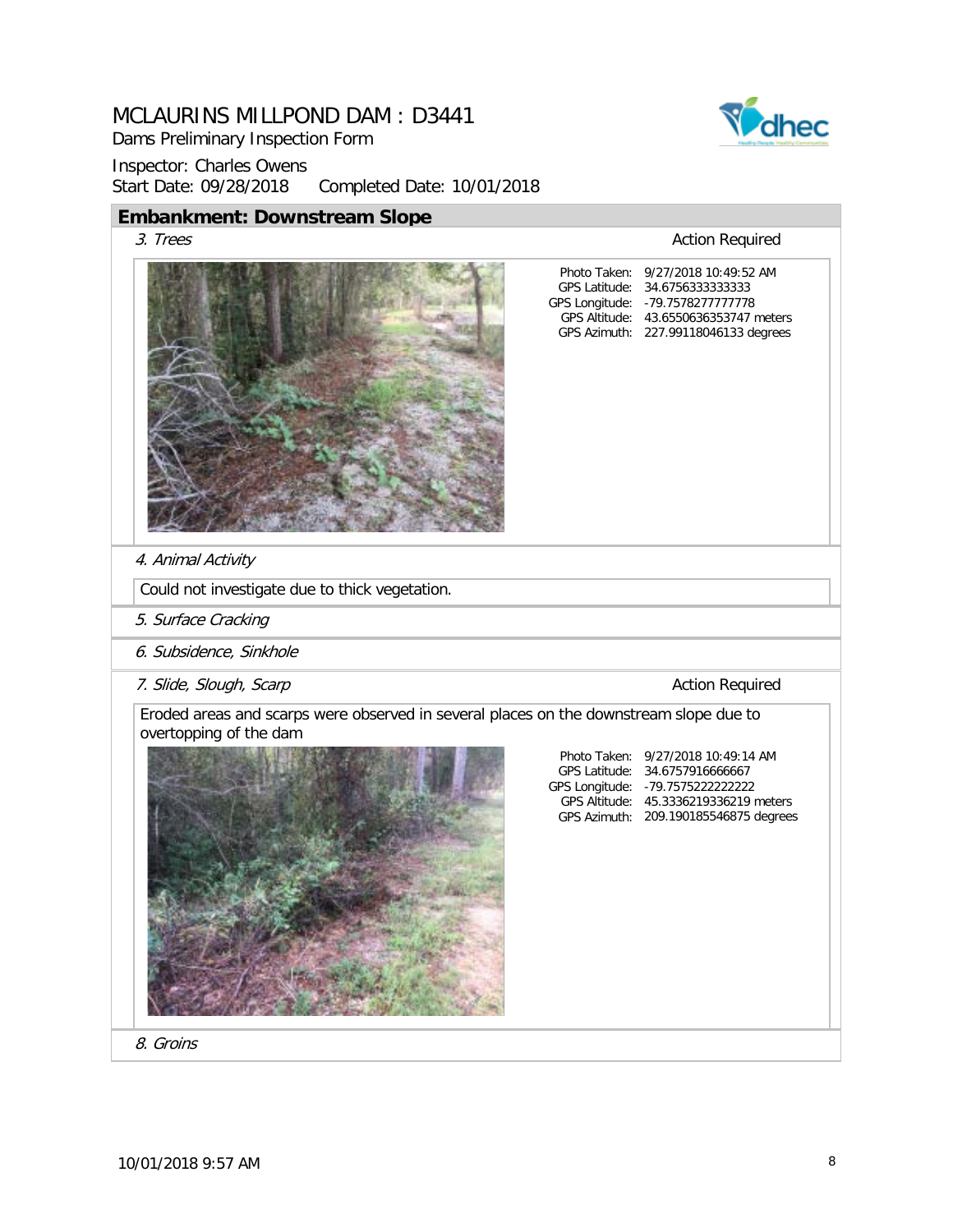Dams Preliminary Inspection Form



| <b>Embankment: Downstream Slope</b>                          |                                     |
|--------------------------------------------------------------|-------------------------------------|
| 9. Erosion                                                   | <b>Action Required</b>              |
| See item 7                                                   |                                     |
| 10a. Slope Protection/Armoring Present?                      | Yes $\vee$ No                       |
| 10b. (If Present:) Slope Protection Condition                |                                     |
| 11. Wet Areas                                                |                                     |
| Some standing water was still present after the hurricane.   |                                     |
| 12a. Seepage                                                 | Yes $\vee$ No                       |
| 12b. (If Present): Seepage Flow                              |                                     |
| 13a. Drainage System Present?                                | Yes $\vee$ No                       |
| 13b. (If Present:) Drainage System Condition                 |                                     |
| 14a. Alterations/Repairs Present?                            | Yes $\vee$ No                       |
| 14b. (If Present:) Alterations/Repairs Condition             |                                     |
| 15. Other:                                                   |                                     |
| 16. Embankment: Downstream Slope Condition                   | <b>Needs Permitted</b><br>Repair(s) |
| Violation Determined: 9/28/2018<br><b>DAMMAINTREP</b>        |                                     |
| 17. Additional Comments (Refer to item number if applicable) |                                     |
| <b>Concrete/Masonry Dams: Downstream Face</b>                |                                     |
| Is this section applicable for this dam?                     | <b>No</b><br>Yes                    |
| 1. Surface Conditions                                        |                                     |
| 2. Condition of Joints                                       |                                     |
| 3. Unusual Movement                                          |                                     |
| 4. Drains                                                    |                                     |
| 5. Leakage                                                   |                                     |
| 6. Abutments                                                 |                                     |
| 7a. Alterations/Repairs Present?                             | Yes<br><b>No</b>                    |
| 7b. (If Present:) Alterations/Repairs Condition              |                                     |
| 8. Other:                                                    |                                     |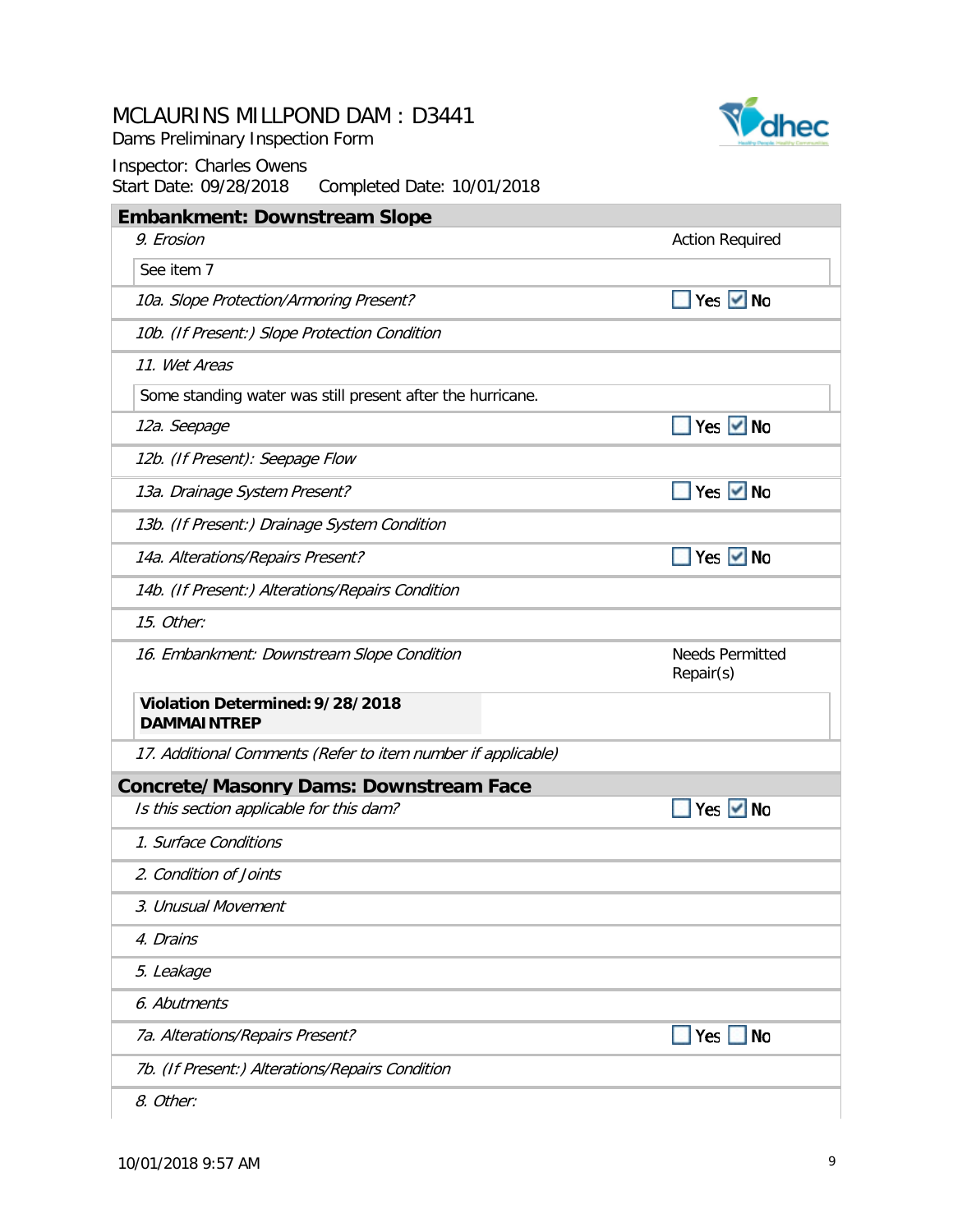Dams Preliminary Inspection Form



| <b>Concrete/Masonry Dams: Downstream Face</b>                |                                 |
|--------------------------------------------------------------|---------------------------------|
| 9. Concrete/Masonry Dam: Downstream Face Condition           |                                 |
| 10. Additional Comments (Refer to item number if applicable) |                                 |
| <b>Downstream Area</b>                                       |                                 |
| Is this section applicable for this dam?                     | $\vee$ Yes<br><b>No</b>         |
| Is Downstream Area clear?                                    | $Yes$ $V$ No                    |
| 1. Trees                                                     | Monitor                         |
| 2. Deleterious Vegetation                                    | Monitor                         |
| 3. Wet Areas                                                 | Monitor                         |
| 4a. Seepage                                                  | $\Box$ Yes<br><b>No</b><br>  NA |
| 4b. (If Present): Seepage Flow                               |                                 |
| 5a. Boils                                                    | Yes No<br>V NA                  |
| 5b. (If Present): Boil Flow                                  |                                 |
| 6a. Alterations/Repairs Present                              | Yes Mo<br><b>NA</b>             |
| 6b. (If Present:) Alterations/Repairs Condition              |                                 |
| 7. Other:                                                    |                                 |
| 8. Downstream Area Condition                                 |                                 |
| 9. Additional Comments (Refer to item number if applicable)  |                                 |
| <b>Spillways: Erodible Channel</b>                           |                                 |
| Is this section applicable for this dam?                     | Yes $\vee$ No                   |
| 1. Location                                                  |                                 |
| 2. Grass Cover                                               |                                 |
| 3. Deleterious Vegetation                                    |                                 |
| 4. Trees                                                     |                                 |
| 5. Animal Activity                                           |                                 |
| 6. Subsidence, Sinkhole                                      |                                 |
| 7. Slide, Slough, Scarp                                      |                                 |
| 8. Erosion                                                   |                                 |
| 9. Debris                                                    |                                 |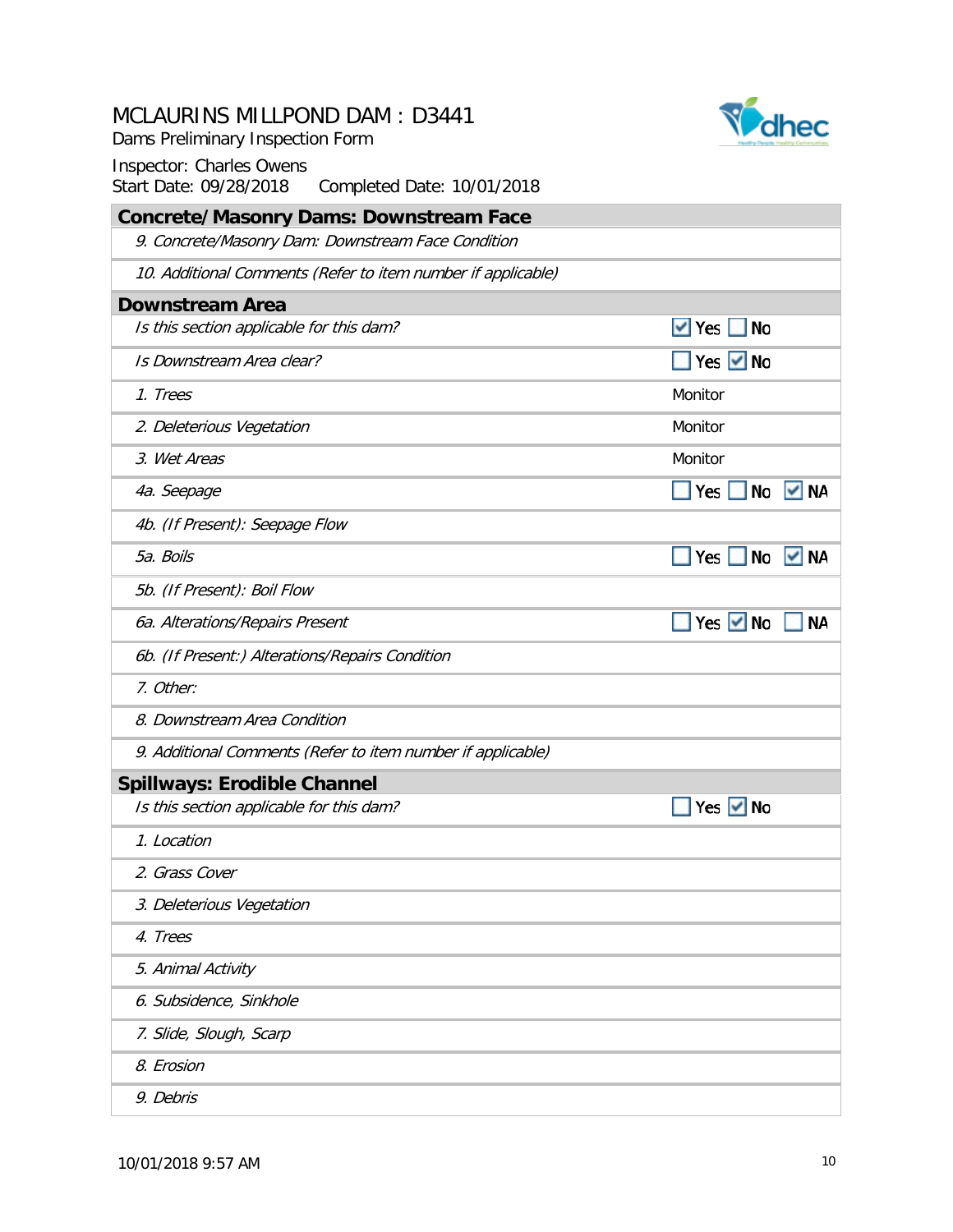Dams Preliminary Inspection Form



| <b>Spillways: Erodible Channel</b>                                                                          |                                                                                                                                                                                                                 |
|-------------------------------------------------------------------------------------------------------------|-----------------------------------------------------------------------------------------------------------------------------------------------------------------------------------------------------------------|
| 10. Flowing?                                                                                                | Yes<br><b>NA</b><br>No                                                                                                                                                                                          |
| 11a. Alterations/Repairs Present                                                                            | Yes<br><b>No</b><br><b>NA</b>                                                                                                                                                                                   |
| 11b. (If Present:) Alterations/Repairs Condition                                                            |                                                                                                                                                                                                                 |
| 12. Other:                                                                                                  |                                                                                                                                                                                                                 |
| 13. Spillway: Erodible Channel Condition                                                                    |                                                                                                                                                                                                                 |
| 14. Additional Comments (Refer to item number if applicable)                                                |                                                                                                                                                                                                                 |
| <b>Spillways: Non-Erodible Channel</b>                                                                      |                                                                                                                                                                                                                 |
| Is this section applicable for this dam?                                                                    | $\vee$ Yes<br><b>No</b>                                                                                                                                                                                         |
| 1. Location                                                                                                 |                                                                                                                                                                                                                 |
| 2. Approach Area                                                                                            | <b>Action Required</b>                                                                                                                                                                                          |
| Approach to the control section of the auxiliary spillway has collapsed.<br>way prior to Hurricane Florence | Appears to have been this<br>Photo Taken: 9/27/2018 10:48:03 AM<br>GPS Latitude: 34.6762<br>GPS Longitude: - 79.7569194444444<br>GPS Altitude: 47.7667274939173 meters<br>GPS Azimuth: 10.4799194259096 degrees |
| 3. Weir/Control                                                                                             |                                                                                                                                                                                                                 |
| 4. Sidewalls                                                                                                |                                                                                                                                                                                                                 |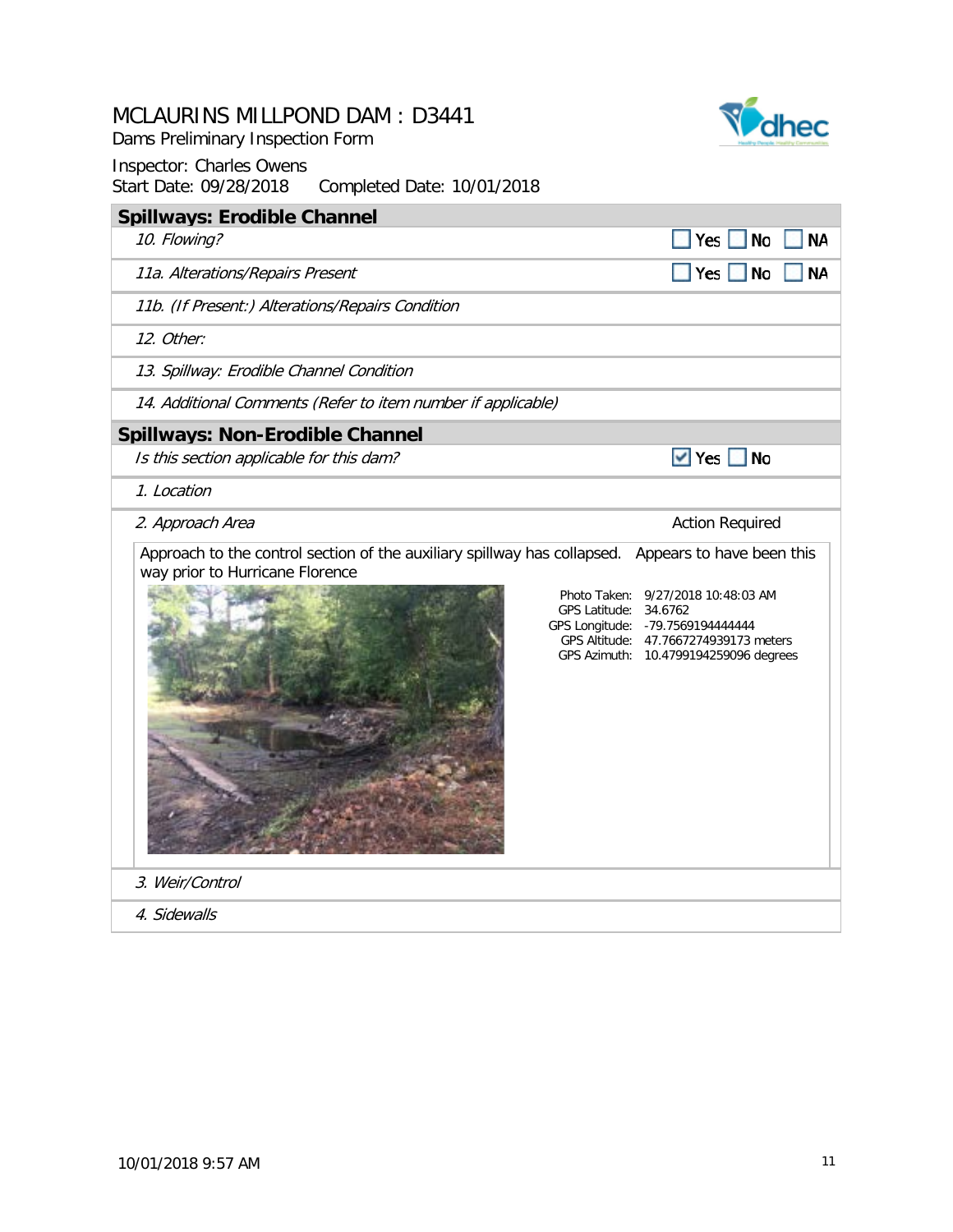Dams Preliminary Inspection Form

Inspector: Charles Owens Start Date: 09/28/2018 Completed Date: 10/01/2018

### **Spillways: Non-Erodible Channel**

#### 5. Channel Floor **Action Required**

| Cracks were observed in the concrete channel                 | Photo Taken: 9/27/2018 10:47:40 AM<br>GPS Latitude: 34.6763083333333<br>GPS Longitude: - 79.7567666666667<br>GPS Altitude: 51.1519813519814 meters<br>GPS Azimuth: 21.6864929381341 degrees |
|--------------------------------------------------------------|---------------------------------------------------------------------------------------------------------------------------------------------------------------------------------------------|
|                                                              |                                                                                                                                                                                             |
| 6. Condition of Joints                                       | Monitor                                                                                                                                                                                     |
| 7. Surface Condition                                         | Monitor                                                                                                                                                                                     |
| 8. Unusual Movement                                          |                                                                                                                                                                                             |
| 9. Discharge Channel                                         | Monitor                                                                                                                                                                                     |
| Erosion was present due to heavy flow through the channel    |                                                                                                                                                                                             |
| 10. Debris                                                   | No Deficiency                                                                                                                                                                               |
| 11. Flowing?                                                 | $Yes$ $V$ No<br><b>NA</b>                                                                                                                                                                   |
| 12a. Boils                                                   | $\blacksquare$ Yes $\blacksquare$ No<br>$\vee$ NA                                                                                                                                           |
| 12b. (If Present): Boils                                     |                                                                                                                                                                                             |
| 13a. Alterations/Repairs Present                             | Yes <b>M</b> No<br><b>NA</b>                                                                                                                                                                |
| 13b. (If Present:) Alterations/Repairs Condition             |                                                                                                                                                                                             |
| 14. Other:                                                   |                                                                                                                                                                                             |
| 15. Spillway: Non-Erodible Channel Condition                 | Needs Maintenance,<br><b>Needs Permitted</b><br>Repair(s)                                                                                                                                   |
| Violation Determined: 10/1/2018<br><b>DAMMAINTREP</b>        |                                                                                                                                                                                             |
| 16. Additional Comments (Refer to item number if applicable) |                                                                                                                                                                                             |

 $\overline{\textbf{v}}$ dhec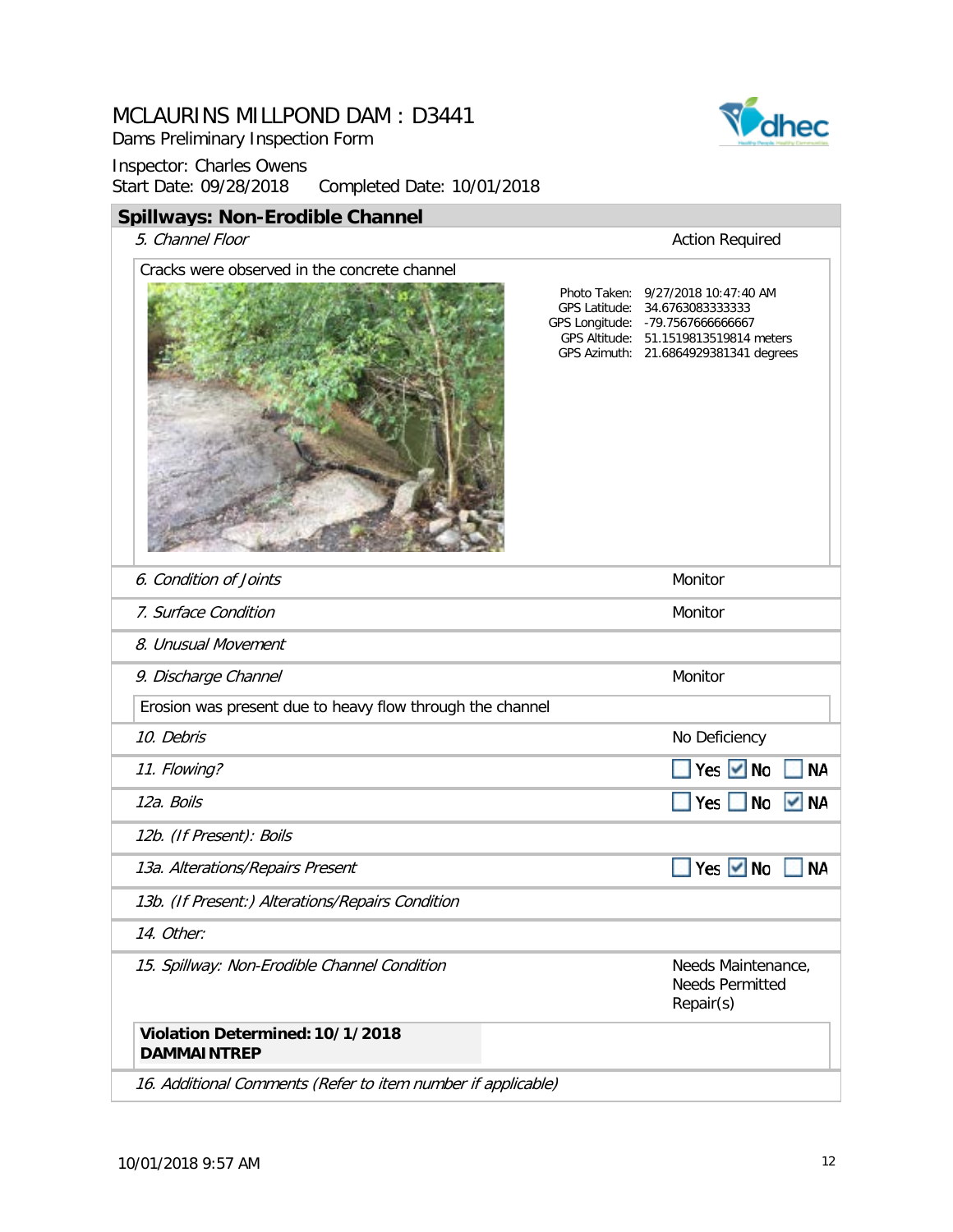| MCLAURINS MILLPOND DAM: D3441<br>Dams Preliminary Inspection Form<br><b>Inspector: Charles Owens</b><br>Start Date: 09/28/2018<br>Completed Date: 10/01/2018 |                                                                                                                                                                                             |
|--------------------------------------------------------------------------------------------------------------------------------------------------------------|---------------------------------------------------------------------------------------------------------------------------------------------------------------------------------------------|
| <b>Spillways: Inlet Structure</b>                                                                                                                            |                                                                                                                                                                                             |
| Is this section applicable for this dam?                                                                                                                     | Yes V No                                                                                                                                                                                    |
| 1. Location                                                                                                                                                  |                                                                                                                                                                                             |
| 2a. Intake Structure                                                                                                                                         | <b>Action Required</b>                                                                                                                                                                      |
|                                                                                                                                                              | Photo Taken: 9/27/2018 10:51:29 AM<br>GPS Latitude: 34.6756138888889<br>GPS Longitude: - 79.7580722222222<br>GPS Altitude: 45.3622474747475 meters<br>GPS Azimuth: 259.771667662881 degrees |
| 2b. Intake Structure Types                                                                                                                                   | Other (Explain In<br>Comments)                                                                                                                                                              |
| See item 2                                                                                                                                                   |                                                                                                                                                                                             |
| 3. Trashrack                                                                                                                                                 | Not Present                                                                                                                                                                                 |
| 4a. Low-Level Valve Present?                                                                                                                                 | No Ves V No<br><b>NA</b>                                                                                                                                                                    |
| 4b. (If Present:) Low-Level Valve Condition                                                                                                                  |                                                                                                                                                                                             |
| 5. Debris                                                                                                                                                    |                                                                                                                                                                                             |
| 6a. Repairs/Alterations Present                                                                                                                              | Yes $\vee$ No<br>NΑ                                                                                                                                                                         |
| 6b. (If Present:) Alterations/Repairs Condition                                                                                                              |                                                                                                                                                                                             |
| 7. Other:                                                                                                                                                    |                                                                                                                                                                                             |
| 8. Spillway: Inlet Structure Condition                                                                                                                       | <b>Needs Permitted</b><br>Repair(s)                                                                                                                                                         |
| Violation Determined: 9/28/2018<br><b>DAMMAINTREP</b>                                                                                                        |                                                                                                                                                                                             |
| 9. Additional Comments (Refer to item number if applicable)                                                                                                  |                                                                                                                                                                                             |
| <b>Spillways: Outlet Works</b>                                                                                                                               |                                                                                                                                                                                             |
| Is this section applicable for this dam?                                                                                                                     | Yes $\vee$ No                                                                                                                                                                               |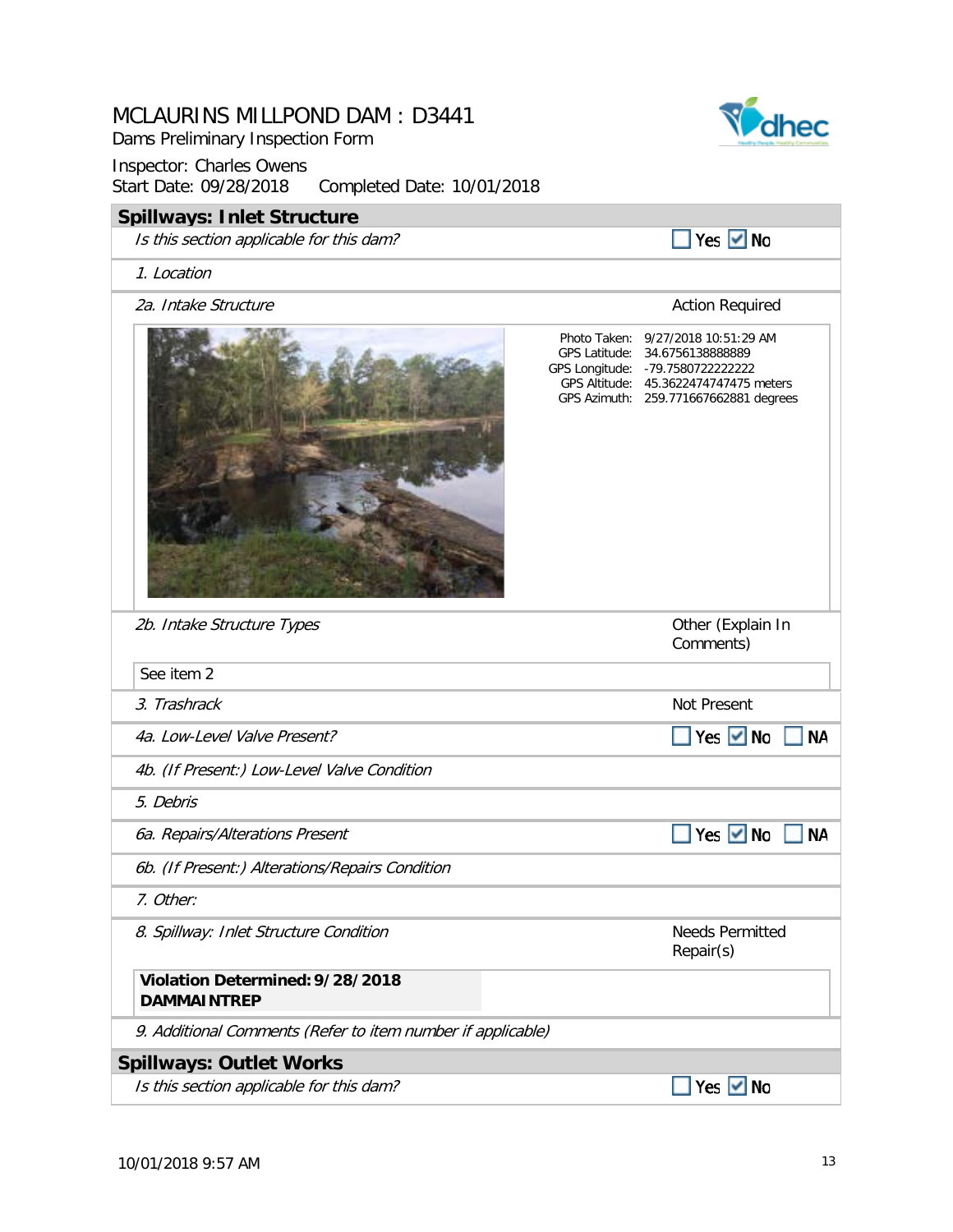Dams Preliminary Inspection Form





| <b>Spillways: Outlet Works</b>                                                                                                  |                                      |
|---------------------------------------------------------------------------------------------------------------------------------|--------------------------------------|
| 1. Location                                                                                                                     |                                      |
| 2a. Outlet Structure                                                                                                            |                                      |
| 2b. Outlet Structure Type                                                                                                       |                                      |
| 3. Outlet Pipe                                                                                                                  |                                      |
| 4. Primary Closure/Control                                                                                                      |                                      |
| 5. Secondary Closure/Control (If Applicable)                                                                                    |                                      |
| 6. Unusual Movement                                                                                                             |                                      |
| 7a. Seepage                                                                                                                     | <b>No</b><br><b>NA</b><br>$Yes$      |
| 7b. (If Present): Seepage                                                                                                       |                                      |
| 8. Stilling Basin                                                                                                               |                                      |
| 9. Normal Flow Quantity                                                                                                         |                                      |
| 10. Low-Level Flow Quantity                                                                                                     |                                      |
| 11a. Alterations/Repairs Present                                                                                                | $Yes \tN$<br>ΝA                      |
| 11b. (If Present:) Alterations/Repairs                                                                                          |                                      |
| 12. Other:                                                                                                                      |                                      |
| 13. Outlet Works Condition                                                                                                      |                                      |
| 14. Additional Comments (Refer to item number if applicable)                                                                    |                                      |
| <b>Emergency Action Plan</b>                                                                                                    |                                      |
| Is this section applicable for this dam?                                                                                        | $\vee$ Yes<br>No                     |
| 1. Date of last update of emergency plan:                                                                                       |                                      |
| See item 5                                                                                                                      |                                      |
| 2a. EAP provided by owner?                                                                                                      | <b>NA</b><br>Yes $ $<br>No           |
| 2b. (If EAP was not provided, was a copy of the EAP form left with the<br>owner?)                                               | <b>NA</b><br>$\vee$ Yes<br>No        |
| 3. Does EAP contain emergency alert plan?                                                                                       | $\vee$ Yes<br><b>NA</b><br><b>No</b> |
| 4. Does EAP contain specific actions to take if the dam has failed or is<br>failing?                                            | <b>NA</b><br>$\vee$ Yes<br>No        |
| 5. Additional Comments (Refer to item number if applicable)<br>EAP was provided by Department staff on 12/11/2017 to the owner. |                                      |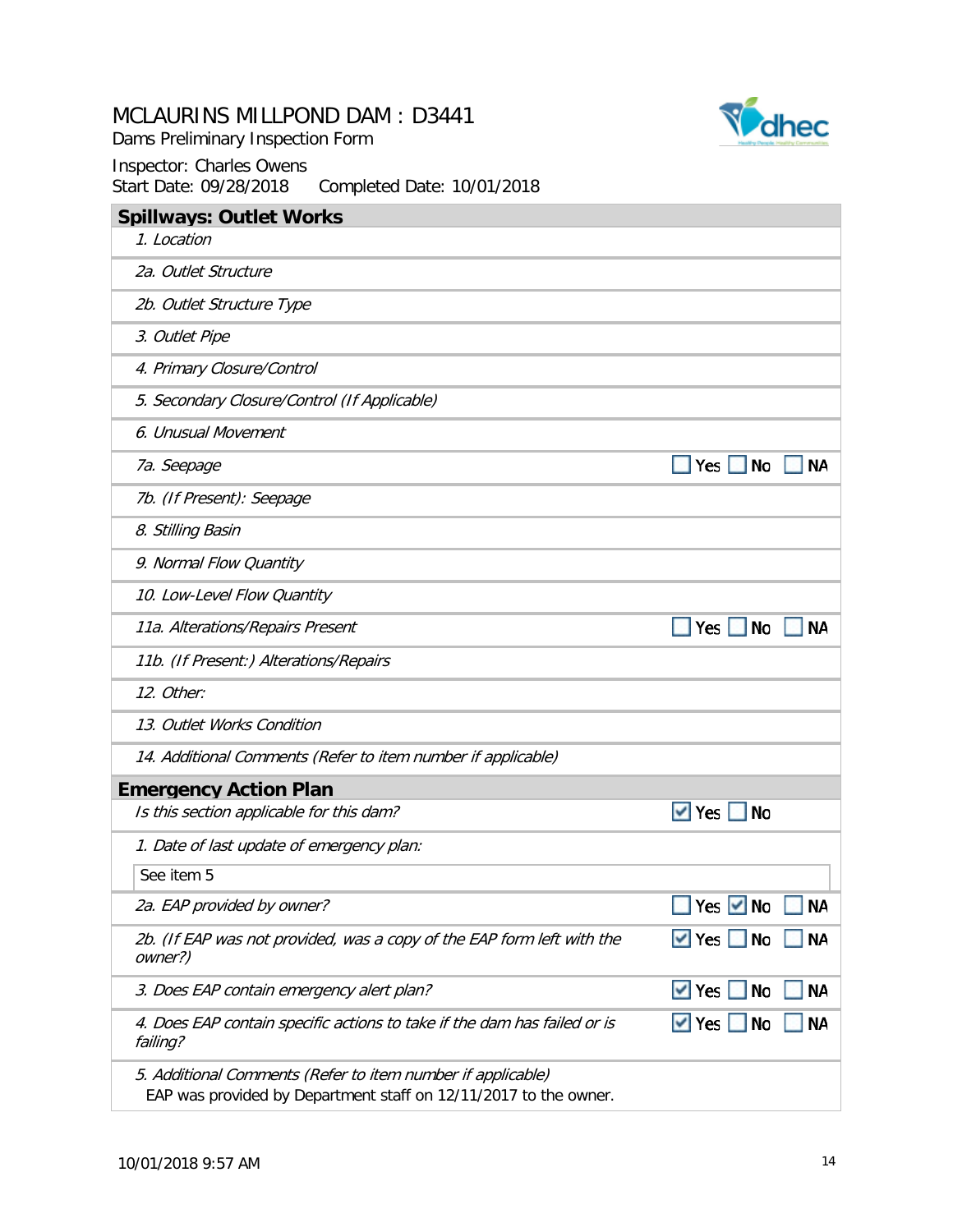Dams Preliminary Inspection Form



| <b>Downstream Hazard Check</b>                                    |  |                                    |           |  |  |
|-------------------------------------------------------------------|--|------------------------------------|-----------|--|--|
| 1. Satellite Imagery                                              |  | $\vee$ Yes<br><b>No</b>            | <b>NA</b> |  |  |
| 19844 McLaunns Millpond Dam                                       |  | Photo Taken: 9/28/2018 12:34:41 PM |           |  |  |
| 2. Inundation Map                                                 |  | $\vee$ Yes<br><b>No</b>            | <b>NA</b> |  |  |
| 3. Structures/Developments                                        |  | Yes $\vee$ No                      | <b>NA</b> |  |  |
| 4. Roads/Railways                                                 |  | $\vee$ Yes<br>$\blacksquare$ No    | <b>NA</b> |  |  |
| Brick Yard Road is below the dam                                  |  |                                    |           |  |  |
| 5. Utilities                                                      |  | Yes $\vee$ No                      | <b>NA</b> |  |  |
| 6. Consider For Reclass?                                          |  | Yes $\vee$ No                      | <b>NA</b> |  |  |
| Currently a Significant Hazard, Class 2 dam                       |  |                                    |           |  |  |
| 7. Additional Comments (Refer to item number if applicable)       |  |                                    |           |  |  |
| <b>Inspection Summary</b>                                         |  |                                    |           |  |  |
| 1. Overall Condition (*Per National Inventory of Dams Definition) |  | Not Rated                          |           |  |  |
| Not rated due to the dam is breached.                             |  |                                    |           |  |  |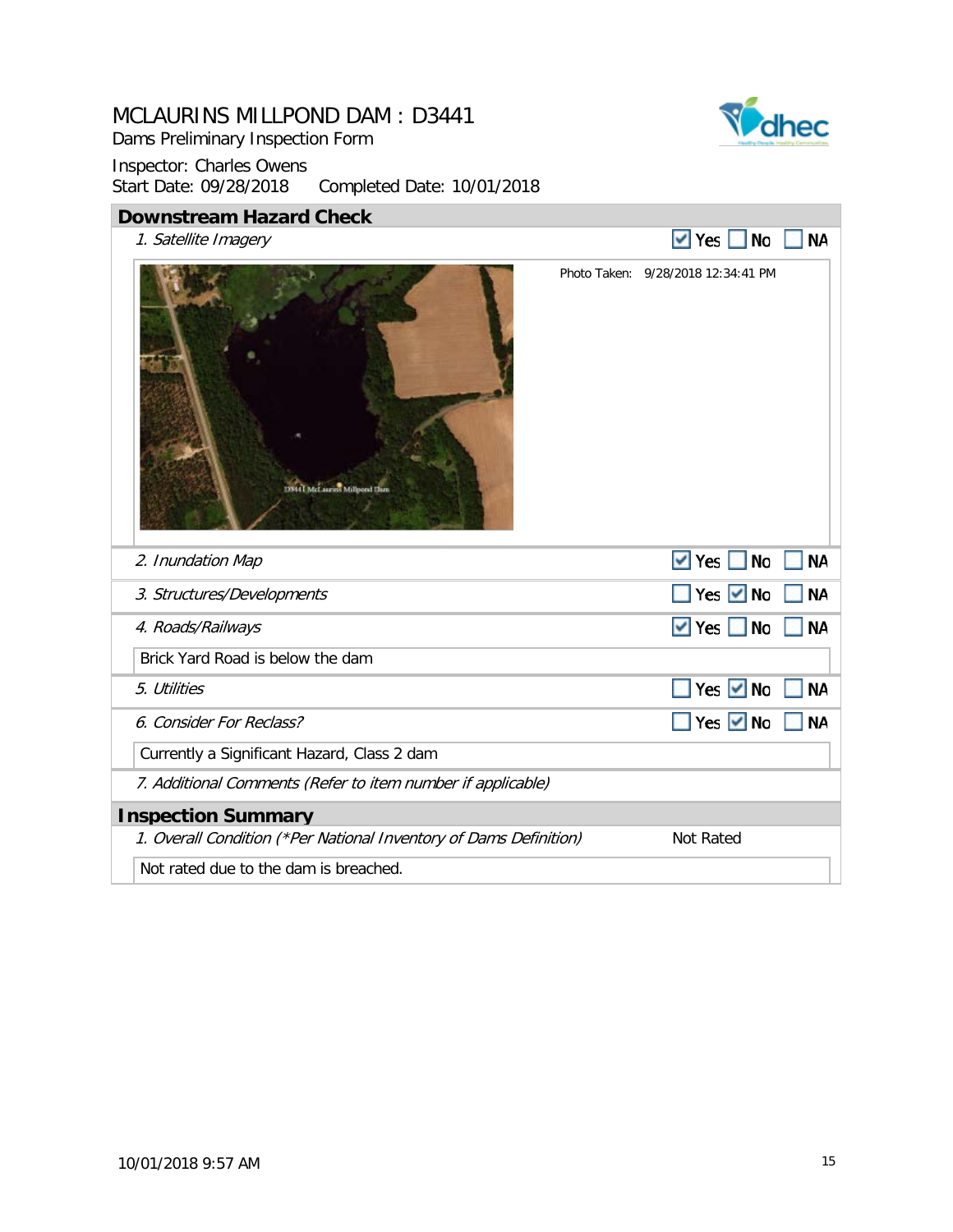

Dams Preliminary Inspection Form

Inspector: Charles Owens Start Date: 09/28/2018 Completed Date: 10/01/2018

#### **Inspection Summary**

----------------------------NID Definitions---------------------------- (SATISFACTORY) No existing or potential dam safety deficiencies are recognized. Acceptable performance is expected under all loading conditions in accordance with state engineer's rules and regulations for dams or tolerable risk guidelines.

(FAIR) No existing dam safety deficiencies are recognized for normal loading conditions. Rare or extreme hydrologic and/or seismic events may result in a dam

safety deficiency. Risk may be in the range to take further action.

(POOR) A dam safety deficiency is recognized for loading conditions, which may

realistically occur. Remedial action is necessary. A POOR condition is used when

uncertainties exist as to critical analysis parameters, which identify a potential dam

safety deficiency. Further investigations and studies are necessary.

(UNSATISFACTORY) A dam safety deficiency is recognized that requires immediate

or emergency remedial action for problem resolution.

(NOT RATED) This should only be used if it is not possible to assess to dam's condition due to site constraints on visibility on the day of inspection. If vegetation is a

problem the owner should be ordered perform maintenance to remove it before the next visit.

3. Final Comments

Dam was breached as a result of Hurricane Florence.

Engage an engineer to develop a repair plan or a plan to decommission the dam if repairs are not going to be conducted.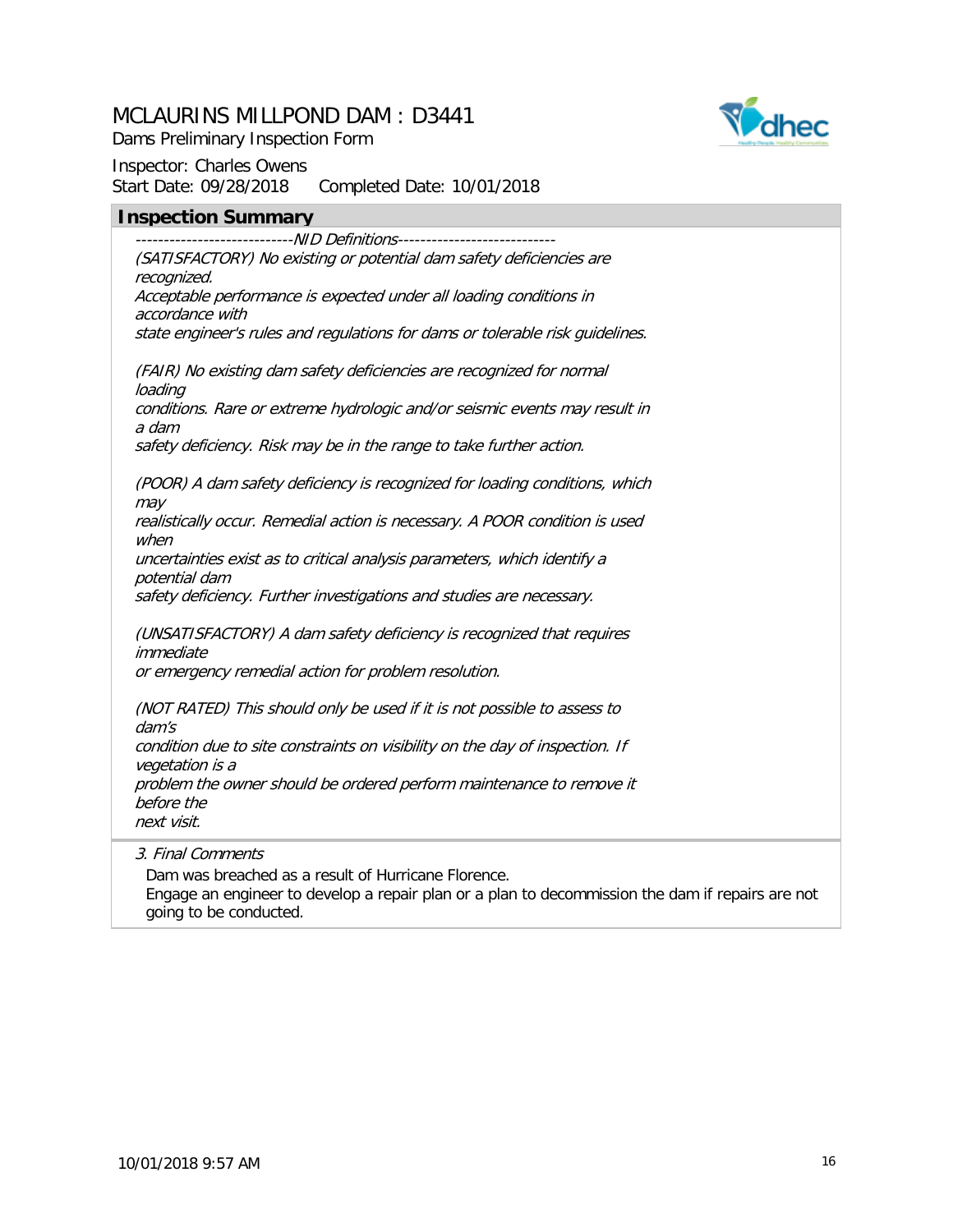Dams Preliminary Inspection Form

Inspector: Charles Owens Start Date: 09/28/2018 Completed Date: 10/01/2018

#### **Inspection Summary**

Preliminary Dam Inspection Disclaimer:

The information contained in the preliminary inspection report is intended as an aid to identify those dams that require maintenance and/or repair actions to reduce their danger to human life or property only. It is not intended as professional engineering or consulting advice for conditions or situations present at individual dams. It is not a substitute for a detailed inspection, nor does it replace the need for services provided by registered professional engineers. If your dam is experiencing an unusual situation consult with engineering professionals to find an appropriate remedy. Preliminary inspections conducted by South Carolina Department of Health and Environmental Control (the Department) are provided "AS IS" and "as available", without warranties of any kind, either express or implied. Preliminary inspections consist only of a visual but technical examination of the dam and its appurtenant works. All findings are based solely on visual observations of the inspector at the time of the inspection. Common law holds that the storage of water is a hazardous activity and the Department does not assume any responsibility or risk for your actions or inactions. Dam owners are responsible for the safe operations and maintenance of their impoundment structures.